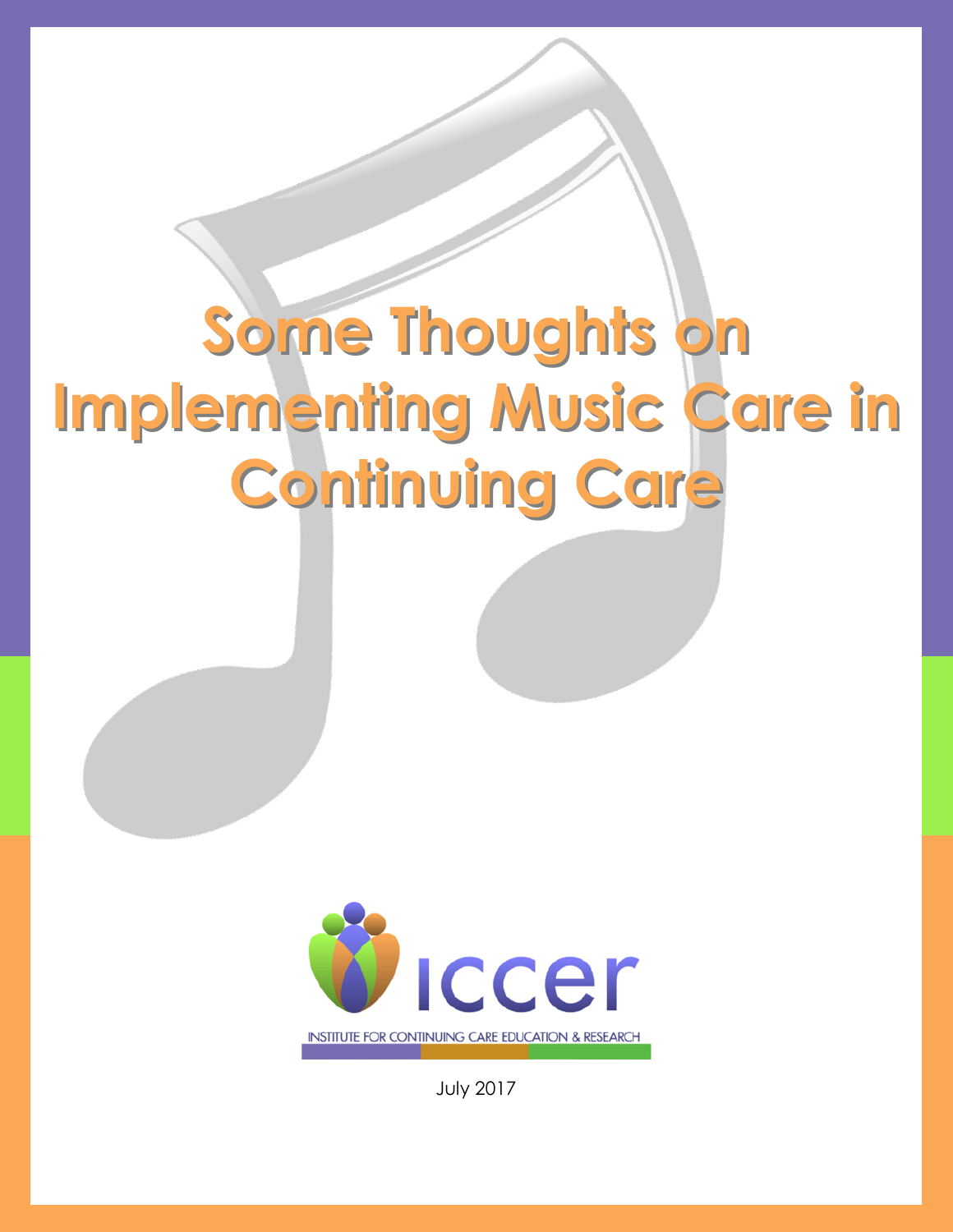## **Purpose of the document**

This document is meant to assist continuing care provider organizations and individuals with making decisions about what sort of music programming best meets the needs of their organizational direction, their staff, and most of all, their residents.

ICCER is not recommending or endorsing specific programs, but some are mentioned as examples.

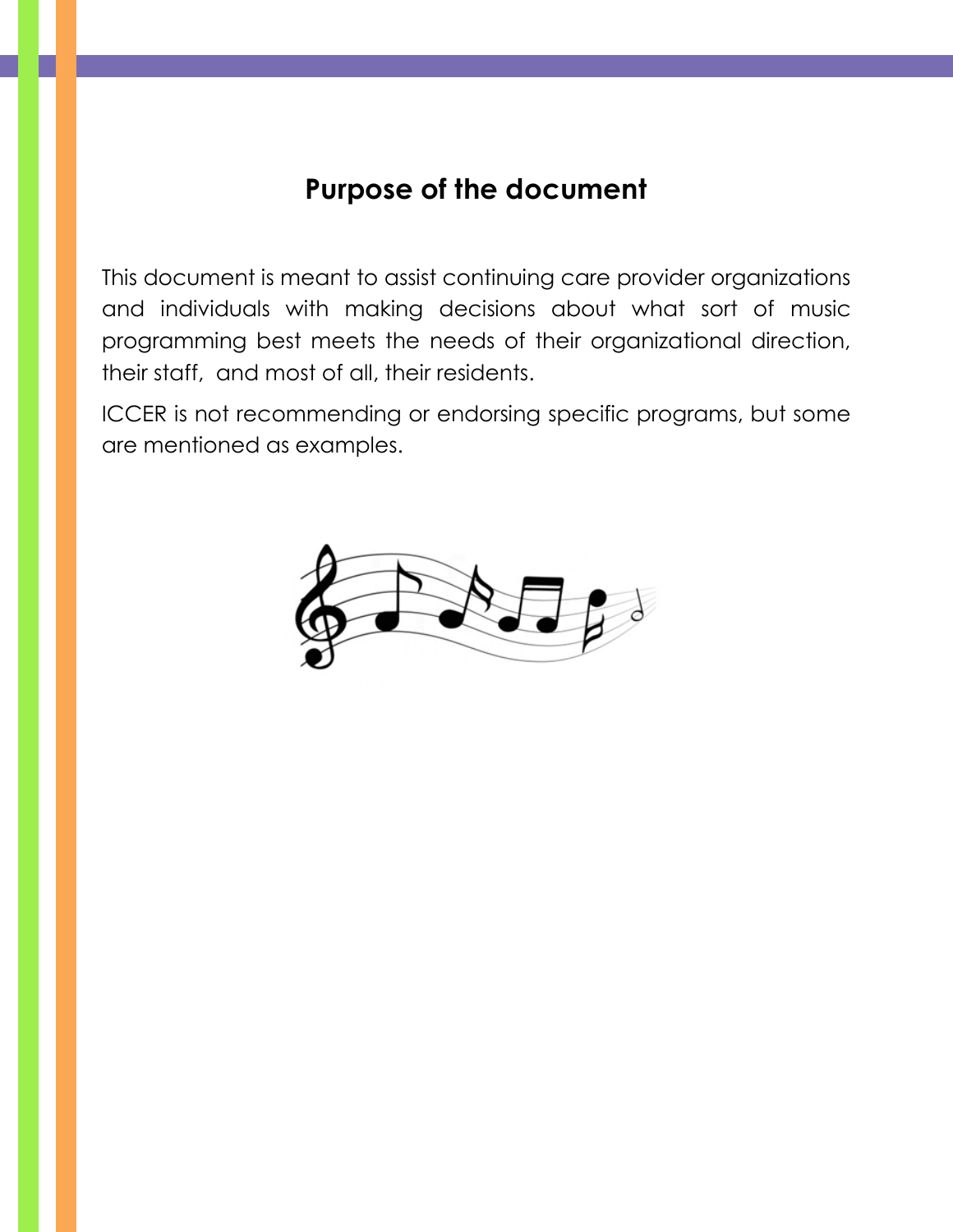# **About ICCER**

The Institute for Continuing Care Education and Research (ICCER) is a collaborative network of post-secondary institutions, continuing care provider organizations and regulatory bodies. ICCER provides an ideal environment to create synergies, resulting in leading edge research and evidence and allowing for innovation and the implementation of best practices.

# **ICCER's Mission**

ICCER will improve continuing care in Alberta by encouraging research, translating knowledge into better practice, enhancing education and informing policy.

# **ICCER's Vision**

ICCER will be a network of providers, researchers, educators, and learners collaborating to inform best care and quality of life for those served by the continuing care system.

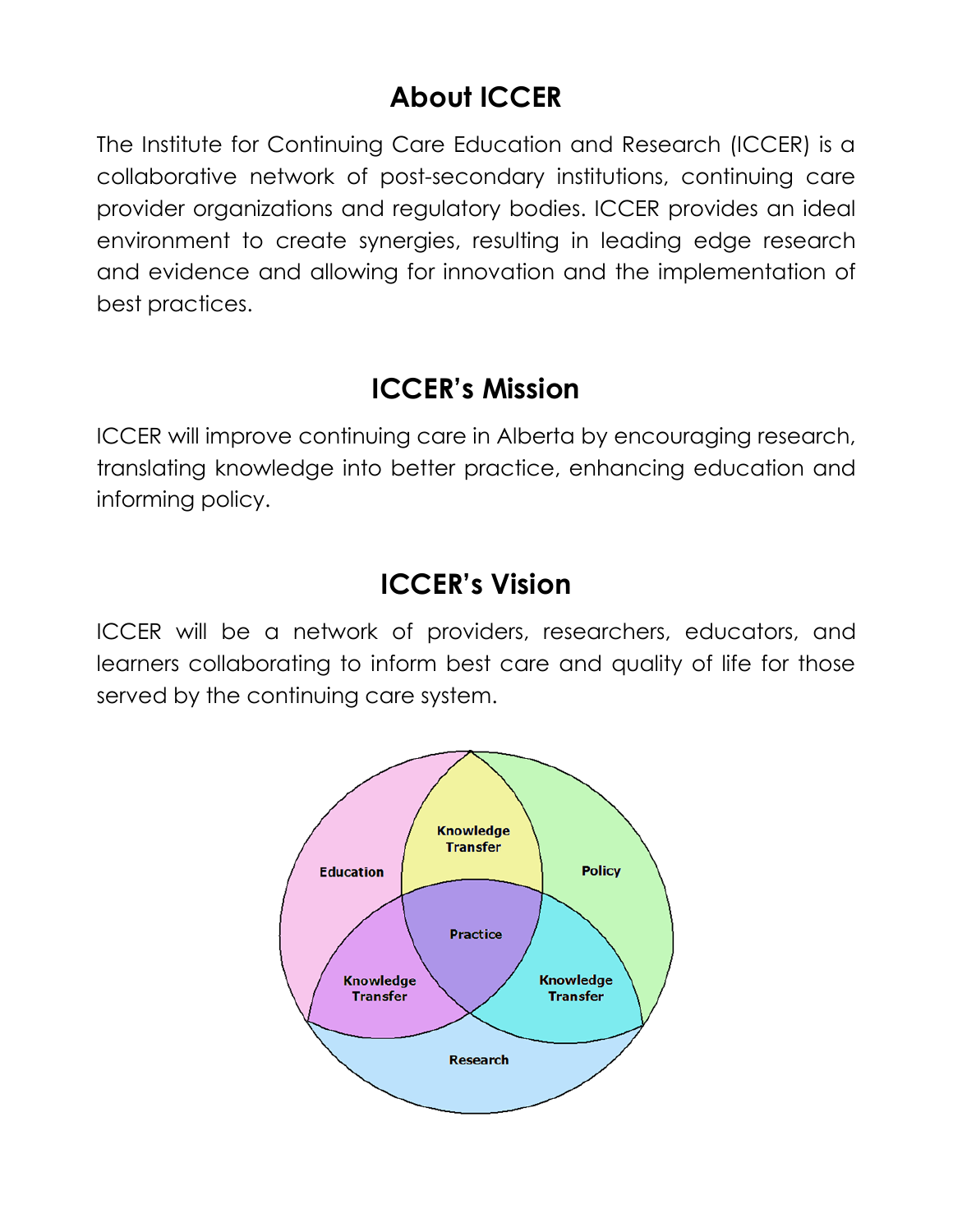# **What do we mean by continuing care?**

In Alberta we have three streams of care in the continuing care sector. Continuing care includes people living at home and receiving supports by home care and family/friends; people living in congregate living situations (supportive living); and people living in long-term care or nursing home settings.

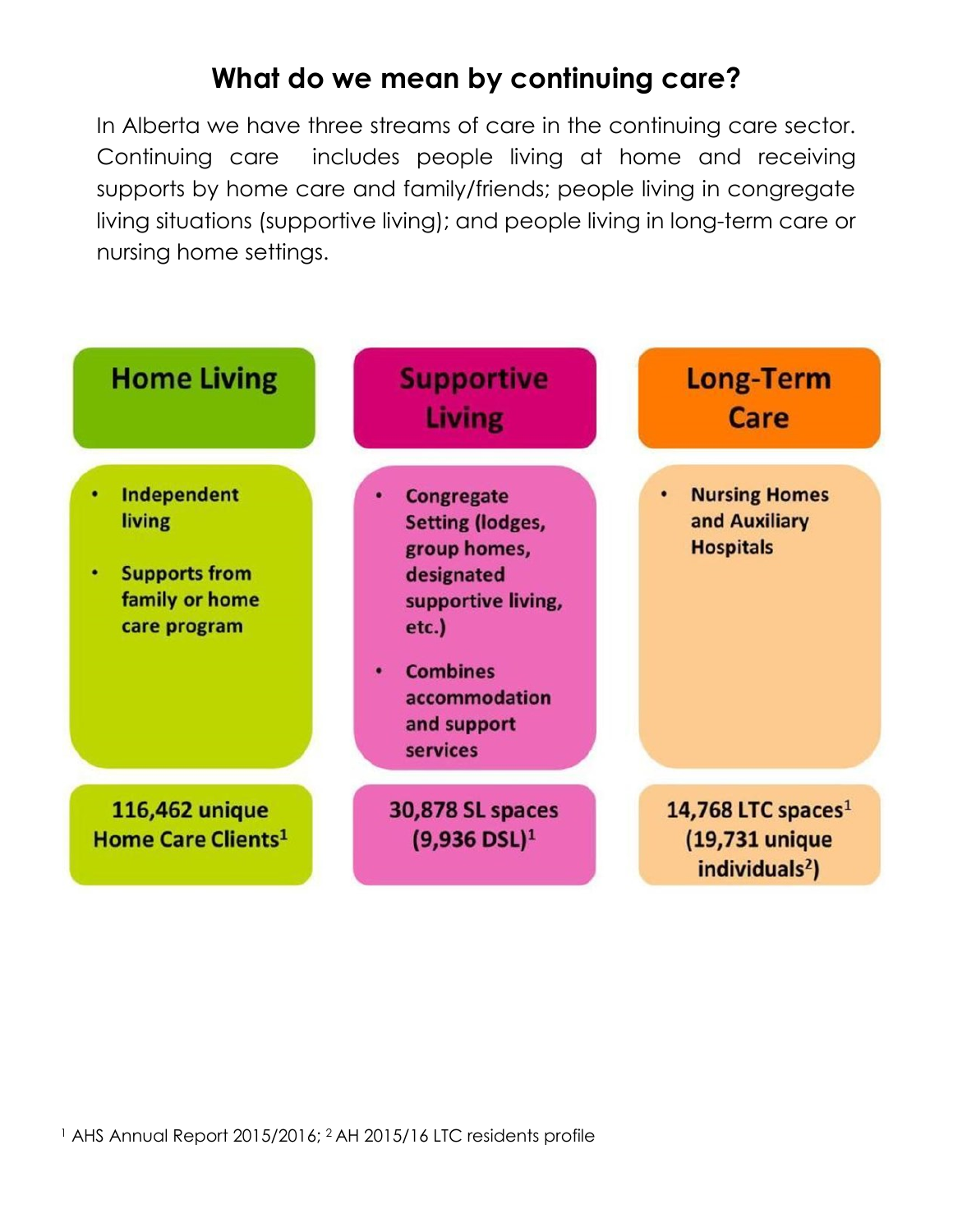# **Music Care vs Music Therapy**

Some people have asked us:

*"Is there a difference between music care and music therapy?"*

#### **The answer is** *"Yes!"*

**Music Care** is an approach by which the healing principles of sound and musical effect inform our caring relationships.



**Music Therapy** is a specific scope of music care practice, recognized as an allied health field, that uses music and musical tools to address clinical goals and objectives within a therapeutic relationship. Music therapy is one domain of music care that may be implemented.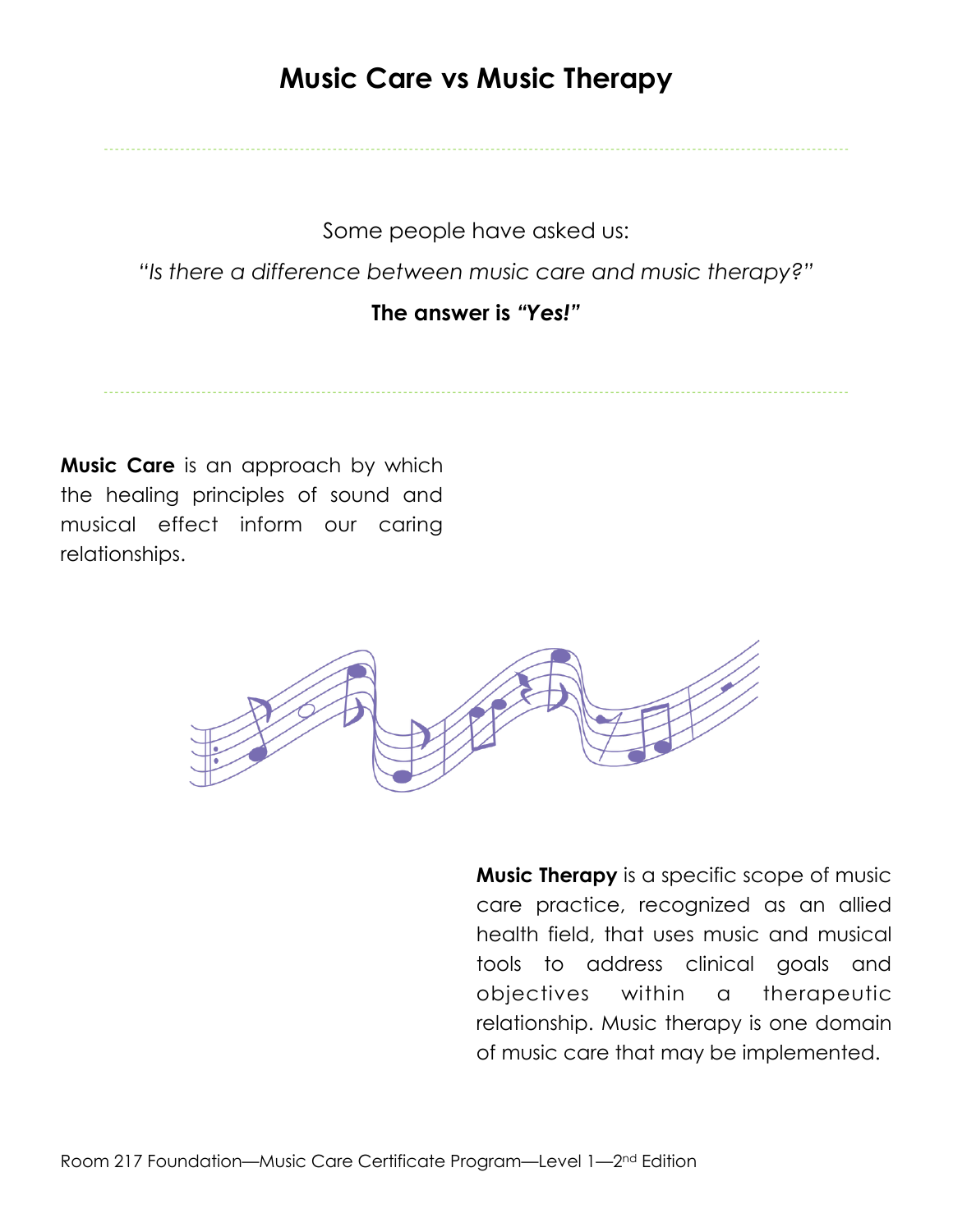# **Music Therapy**

♪ Music therapy is provided by an accredited music therapist specifically trained in the use of music.

♪ A music therapist is trained to provide specific and individual goals and targeted (mental, physical, emotional, spiritual) interventions adjusted to meet outcomes.

■ Music therapy is recognized in many Canadian hospitals and LTC settings as a respected allied health practice.

*Music therapy is a discipline in which credentialed professionals (MTA) use music purposefully within therapeutic relationships to support development, health, and well-being. Music therapists use music safely and ethically to address human needs within cognitive, communicative, emotional, musical, physical, social, and spiritual domains.* 

- Canadian Association of Music Therapists, June 2016

http://www.musictherapy.ca/about-camt-music-therapy/about-music-therapy/



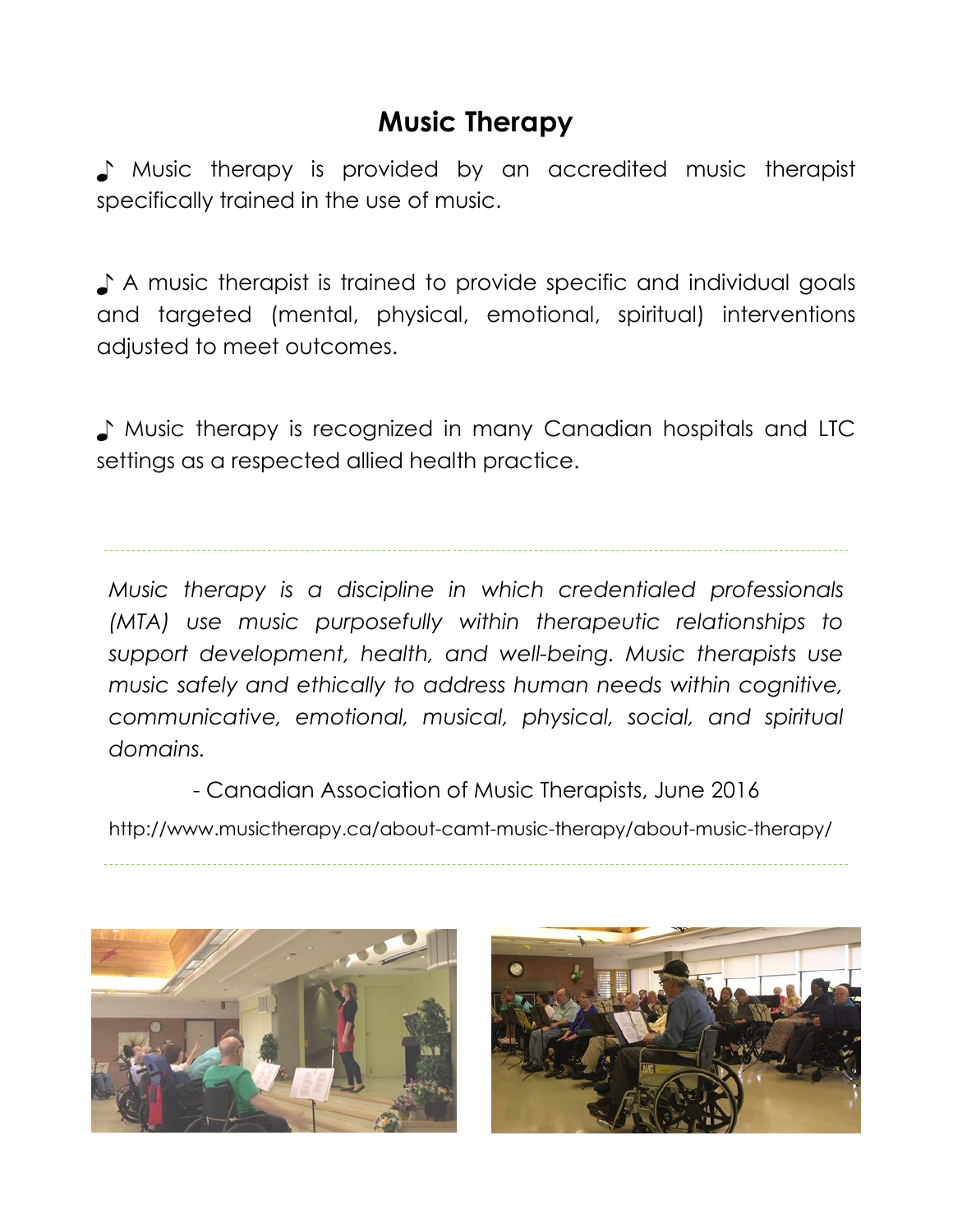# **Music Care**

■ However, the healing power of music can be experienced beyond the clinical relationships of music therapy (i.e. psychosocial and biological interventions).

♪ In order to responsibly and effectively navigate and use resources wisely for optimal impact, it's essential for administrators and program leaders to understand the possibilities of how music can be delivered in care settings and the differences between those possibilities.

♪ Music care integrates sound, silence and music into life, paying close attention to how interpersonal connection and human contact is enhanced through musical associations. Music care aims to enhance well-being and quality of life for all people.

*Music Care is an approach to the overall practice of professional*  and personal caregiving. It is a paradigm within which music is *inherently understood to be part of the life cycle, and to thus play an* integral role in all aspects of caregiving and care settings. Music care *is intended to be relational and improve quality of life and care, thus contributing to overall culture change in health care.*

- Room 217 Foundation, Music Care Certificate Program—Level 1—2nd Edition

♪ There is a lot of potential for other healthcare professionals, community musicians, volunteers and family members to integrate music effectively into an individual's care.

♪ Using a music care approach can be integral to developing personcentred cultures in caregiving.

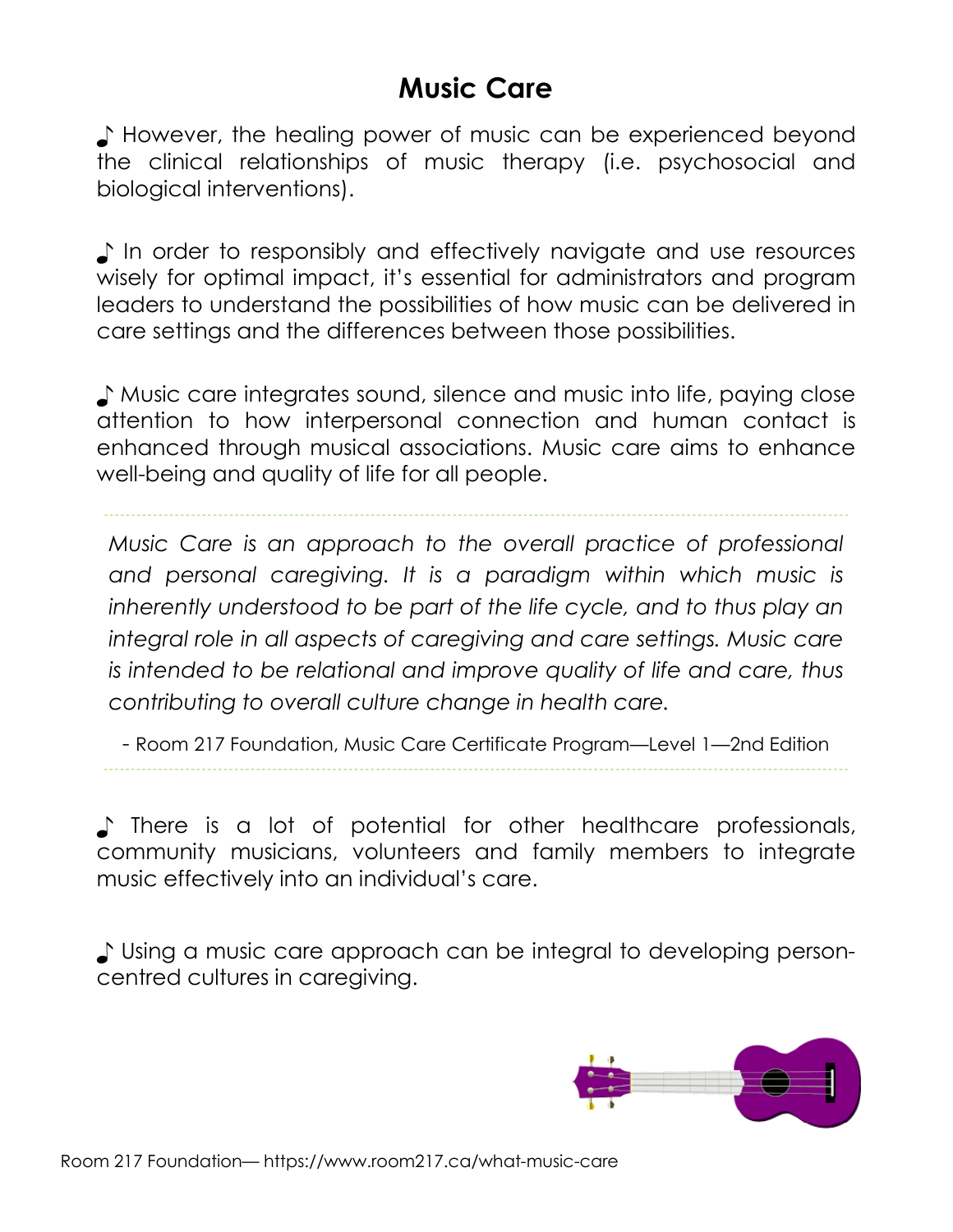# **10 Domains of Music Care**

| <b>Domain</b>                 | <b>Key highlights</b>                                                                                            |
|-------------------------------|------------------------------------------------------------------------------------------------------------------|
| <b>Community Music</b>        | Outside musicians or entertainers invited in to<br>provide services in a care context.                           |
| <b>Music Care Specialists</b> | Individuals with specific music training for<br>wellbeing (e.g. harp therapists, expressive<br>arts therapists). |
| Music Therapy                 | Skillful use of music in a therapeutic<br>relationship.                                                          |
| Musicking                     | Informal and spontaneous music-making in a<br>non-programmed way (e.g. singing,<br>dancing, listening).          |
| Music Programming             | Formal use of music within recreational or<br>therapeutic programs for individuals or<br>groups.                 |
| Music Technology              | Technology used to deliver music and<br>musical resources.                                                       |
| Environmental Sound           | Sound experience in a care space and its<br>physiological and emotional impact on<br>persons in the space.       |
| <b>Music Medicine</b>         | Prescriptive us of music strategies for<br>medically-related outcomes.                                           |
| <b>Music Care Training</b>    | Training for caregivers to integrate into<br>practice.                                                           |
| <b>Music Care Research</b>    | Evidence-based research using music<br>strategies.                                                               |

Foster B, Pearson S, Berends A. 10 Domains of Music Care: A Framework for Delivering Music in Canadian Healthcare Settings (Part 3 of 3). Music & Medicine. 2016; Vol 8; Issue 4; pp199-206

Room 217 Foundation—Music Care Certificate Program—Level 1—2nd Edition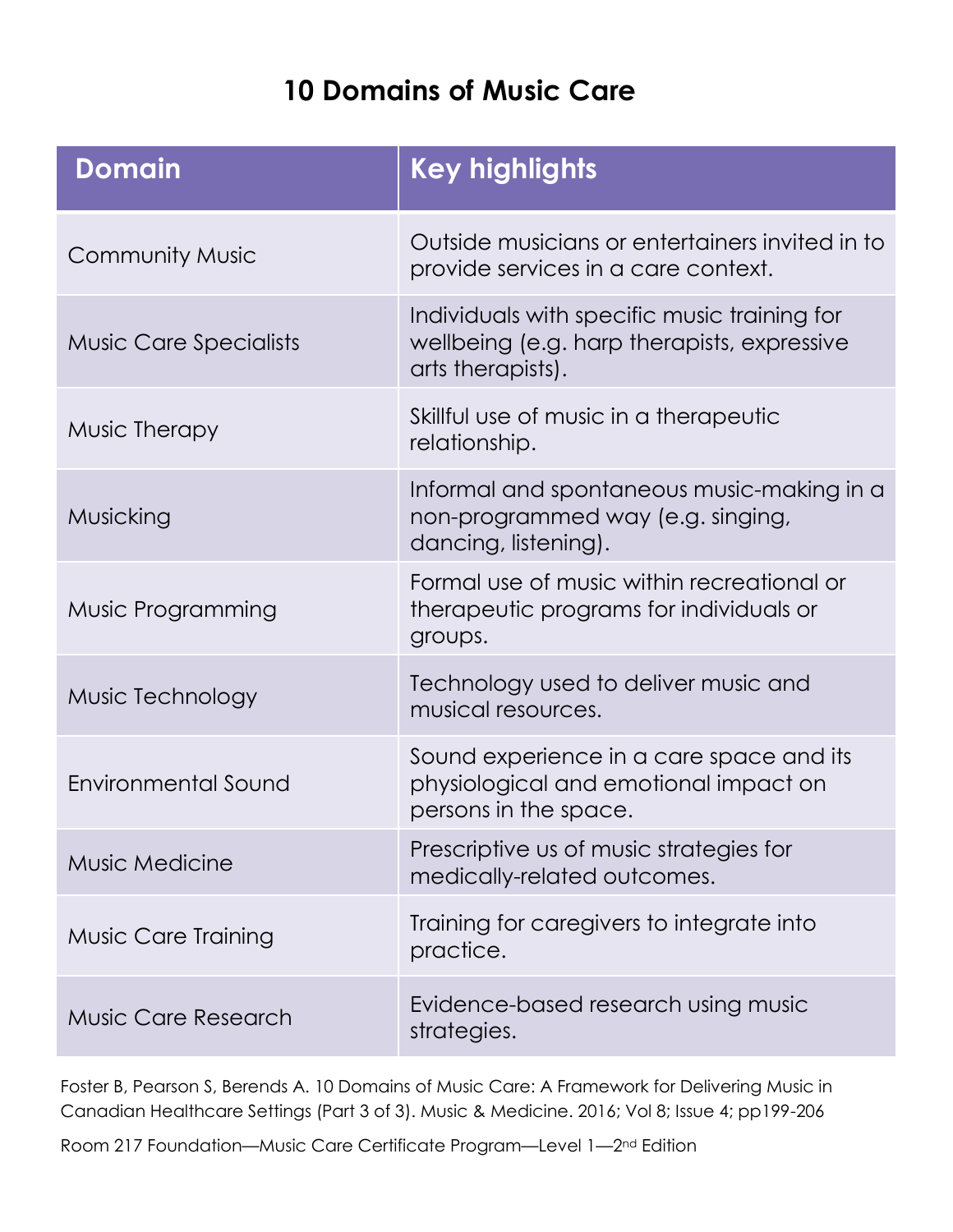# **Considerations for Implementing Music Care Programs**

## **Needs Assessment**

#### **Resources**

- Staff to facilitate programs
- Gathering & storing equipment
- Maintenance costs
- Equipment cleaning
- Copyright issues & laws

## **Residents**

- Cognitive status
- Functional status/ independence
- Cultural specific needs
- Sensory impairments

## **Budget**

- Initial cost of equipment
- Ongoing costs
- Staff training costs (money & time)
- Overall sustainability

# **Organization**

- Organizational philosophy & culture
- Board support
- Management support
- Staff support

#### **Evaluation**

- Process evaluation
- Results evaluation
- Cost-benefit analysis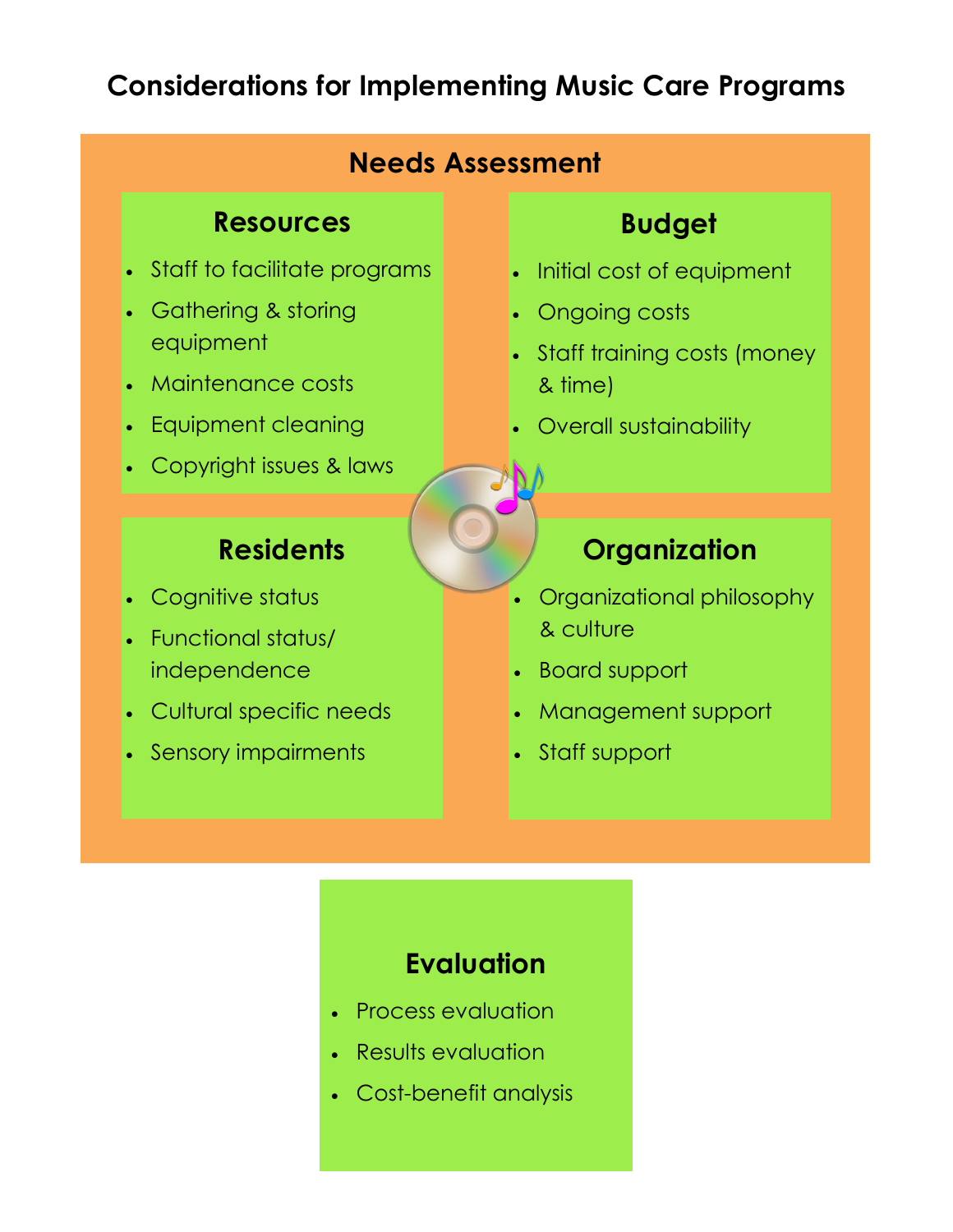# **What Type(s) of Music Programming is Appropriate?**

#### **Passive**

The resident does not actively take part in making music (i.e. listening to music)

- ♪ Live vs. recorded music
- ♪ Individual or group activity
- ♪ Examples: iPods

CDs

Bands/musician at social events Staff/family musicking

#### **Active**

The resident actively participates in making music with voice, instruments or other ways.

- Song writing
- ♪ Singing
- ♪ Playing an instrument
- ♪ Combined
- ♪ Examples: Room 217 Foundation

JAVA Music Club

Drumming circles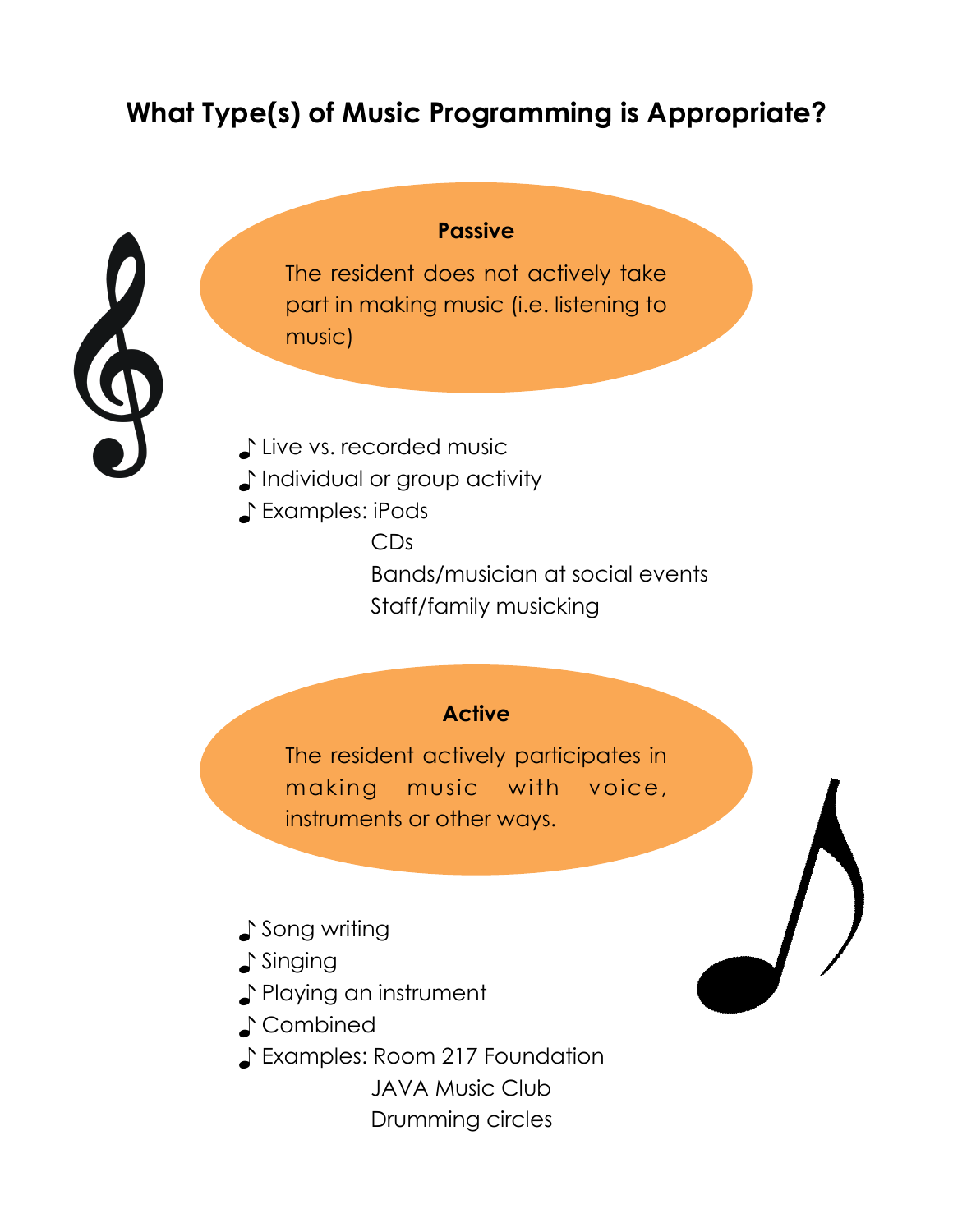# **Resources**

- ♪ Canadian Association for Music Therapy (CAMT): <http://www.musictherapy.ca/>
- ♪ Music Therapy Association for Alberta (MTAA): <http://www.mtaa.ca/>
- ♪ Room 217 Foundation: [www.room217.ca](https://www.room217.ca/)
- ♪ JAVA Music Club: <http://javagp.com/>
- ♪ Music & Memory: <https://musicandmemory.org/>